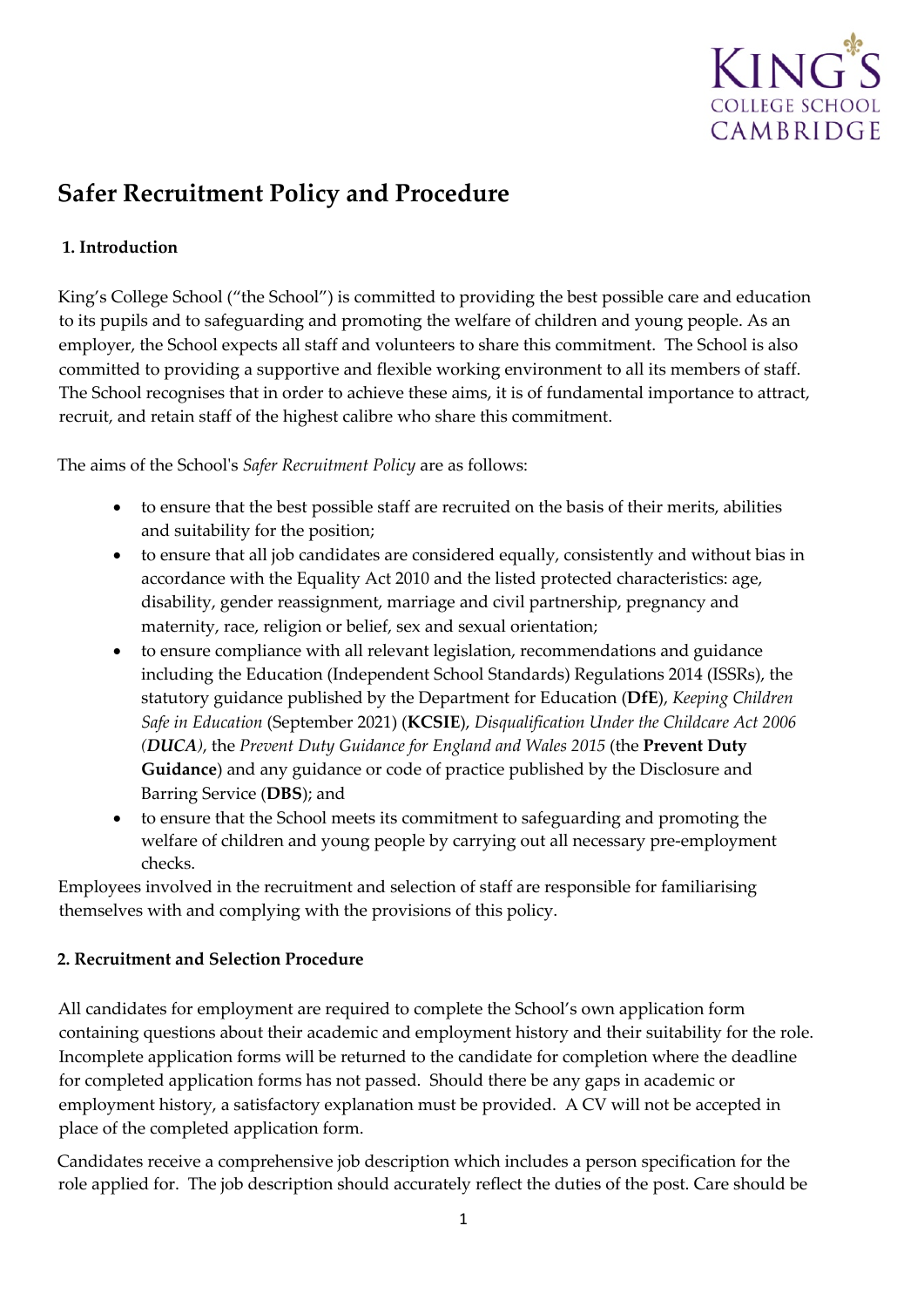taken when writing the person specification to ensure that the criteria used specifies all the requirements of the job and does not indirectly discriminate against certain groups of candidates.

Application forms and job descriptions, as well as the School's *Safeguarding and Child Protection Policy* and this policy*,* are available to download from the School's website and can be forwarded to candidates on request.

Candidates are asked to provide equal opportunity details when making their application to enable a robust means of monitoring the success of our recruitment in relation to our equality, diversity and inclusion aims. This information is separate from the job application and candidates are not required to provide these details if they do not wish to.

## **Advertising**

The recruitment process is a key marketing exercise, and the process should enhance the reputation of the School. Vacancies will usually be advertised internally and / or externally, as deemed appropriate. It is the School's decision whether a particular vacancy will be advertised; the School will choose which publications and time frame are appropriate for the role in order to reach the widest pool of candidates possible. Additionally, vacancies may be posted on the School's website.

## **Longlisting and Shortlisting**

Any longlisting and / or shortlisting of candidates for the role is carried out by a minimum of two people to reduce the possibility of any bias. Only the Head or School Bursar see the complete application forms; these are redacted for those staff involved in the longlisting / shortlisting process.

The School will conduct a shortlisting exercise by reviewing all application forms to determine which candidates will be invited for a formal interview during which their skills and experience will be discussed in more detail. All shortlisted candidates will be questioned at interview about their suitability to work with children. Additionally, shortlisted candidates will be required to complete a self-declaration form prior to interview on which they will be asked to provide information about their criminal records history and other factors relevant to their suitability to work with children. This information will remain confidential and will only be viewed after the successful candidate has been chosen and an offer has been made.

Shortlisted candidates are provided with details of the interview process (including any required tests) in writing, giving as much prior notice as possible before the interview. In accordance with the Equality Act 2010, candidates are also asked to advise the School if there are any particular arrangements or reasonable adjustments that could be made so that they are able to fully participate in the selection process.

All candidates are assessed objectively against the selection criteria set out in the person specification.

### **References**

References will be taken up prior to interview, where possible, and with the candidate's consent.

The School will not ask questions about health or medical fitness prior to any offer of employment being made. Candidates will be informed that references will be taken up before interview and they are given the opportunity to discuss this with the School if they do not wish a referee to be contacted at this stage.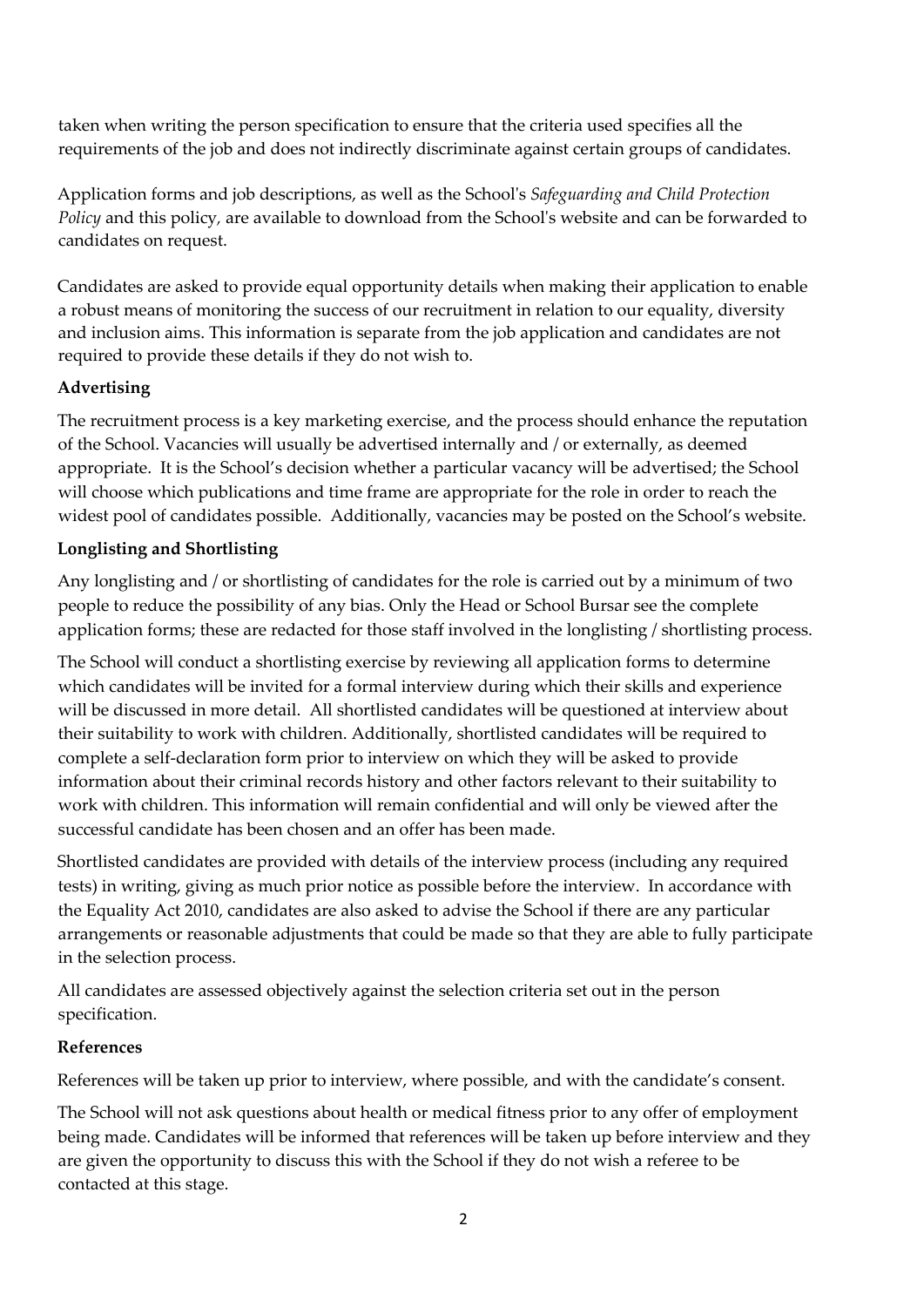All candidates will be required to submit the details of three referees who are considered satisfactory by the School. One of the referees must be from the candidate's current or most recent employer. If the most recent employment did not involve work with children, then another referee should be from the employer with whom the candidate most recently worked with children. Referees should not be relatives or known to the candidate solely as friends.

All referees will be asked whether they believe the candidate is suitable for the job for which they have applied and whether they have any reason to believe that the candidate is unsuitable to work with children. Referees will also be asked to confirm that the candidate has not been radicalised as far as they are aware so that they do not support terrorism or any form of extremism. All referees will be sent a copy of the job description and person specification for the role for which the candidate has applied. If the referee is a current or previous employer, they will also be asked to confirm the following:

- the candidate's dates of employment, salary, job title and duties, reason for leaving, if applicable, and performance and disciplinary record; and
- whether the candidate has ever been the subject of disciplinary procedures, or allegations or concerns, involving issues related to the safety and welfare of children (including any in which the disciplinary sanction has expired), except where the issues were deemed to have resulted from allegations which were found to be false, unsubstantiated or malicious.

References must be supplied on the School's own form which should be received directly from the referee; the School will not rely solely on references or testimonials provided by the candidate or open references or testimonials.

The School will compare all references with any information given on the application form. Any discrepancies or inconsistencies in the information will be taken up with the candidate and the relevant referee before any appointment is confirmed.

Where a reference is not received prior to interview it will be reviewed upon receipt. Any discrepancies identified between the reference and application form and / or the interview assessment form will be considered by the School. The candidate may be asked to provide further information or clarification before an appointment can be confirmed.

The School may, at its discretion, make telephone contact with any referee to verify the details of the written reference provided.

All internal candidates who apply for a contractual change of role at the School will have their application assessed in accordance with this procedure. References will be taken up for all internal candidates, where relevant, as part of the application process but can be provided by colleagues as the School will be the most recent employer.

# **Interview, Appointment and Induction**

The interview will be carried out by a minimum of two people, one of whom should be the direct line manager and one of whom must have completed safer recruitment training. The School will ensure that the members of the interview panel are as diverse a group as possible by background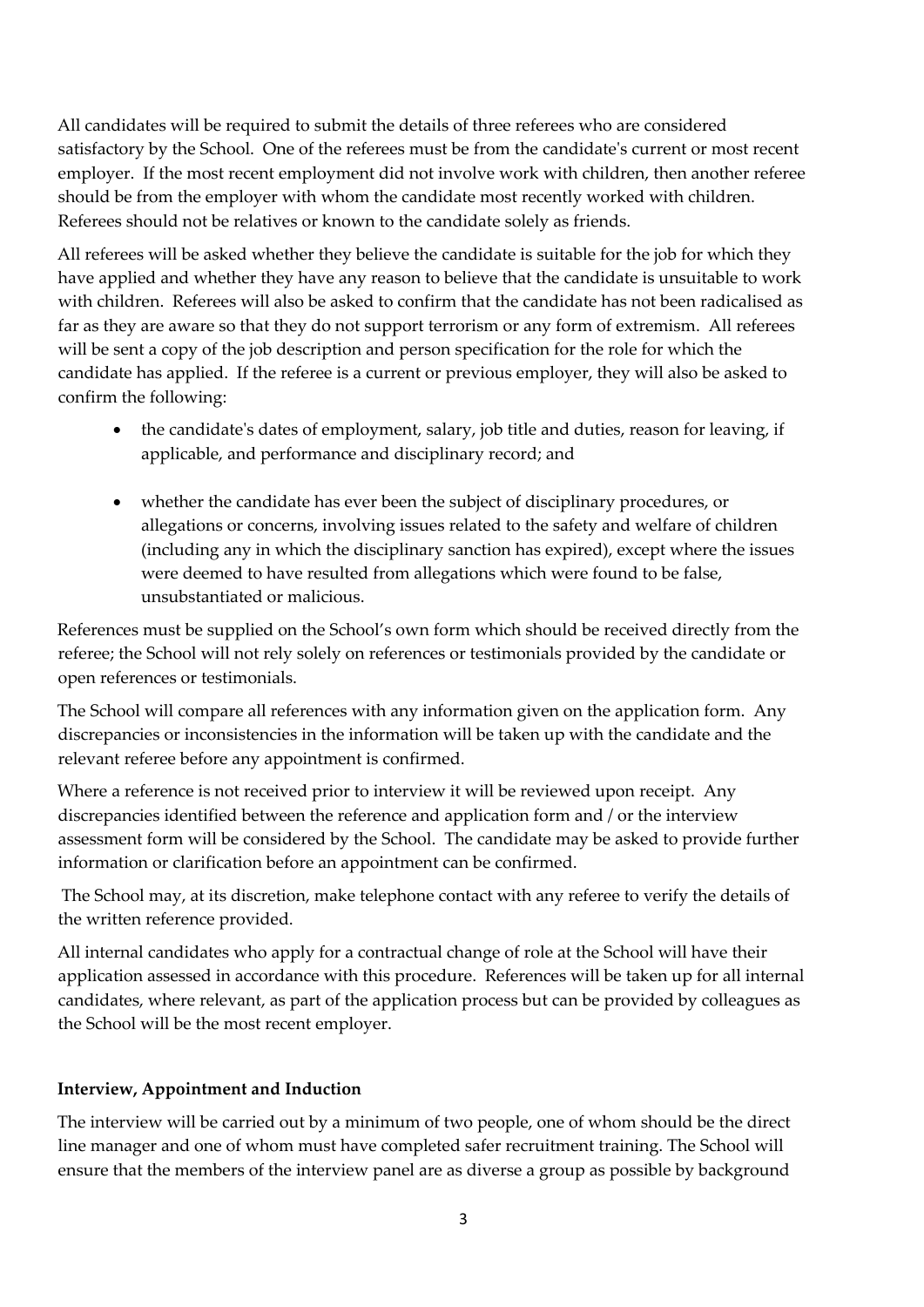and experience to minimise the risk of any bias and to encourage a broad range of views in the selection process.

The structure of the interview and interview questions should be consistently applied to all candidates and should be based on the person specification.

Interviewers should take notes during the interview so that they may refer back to these when assessing candidates and during the decision-making process. Notes taken should be objective and professional. These notes are retained by the School for successful candidates; notes are normally confidentially destroyed after six months for unsuccessful candidates according to the School's *Data Protection and Retention Policy*.

The School may make a verbal offer shortly after the selection process; this will be followed by a written offer of employment and will be subject to the pre-employment checks and agreements detailed below.

Once the successful candidate has received and accepted the offer of employment, the School will arrange an induction programme relevant to the position and following the School's *New Staff Induction Checklist.* 

### **3. Pre-Employment Checks**

Following the formal interview, offers of employment will be conditional on the following preemployment checks and agreements:

- the agreement of a mutually acceptable start date and the signing of a contract incorporating the School's standard terms and conditions of employment;
- verification of the candidate's identity (if not already verified) and right to work in the UK;
- vertification of qualifications, whether professional or otherwise, which the School takes into account in making the appointment decision, or which are referred to in the application form whether a requirement for the role or not;
- verification of the candidate's employment history;
- the receipt of three references (one of which must be from the candidate's most recent employer) which the School considers to be satisfactory;
- for positions which involve teaching work, information about whether the candidate has ever been referred to, or is the subject of a sanction, restriction or prohibition issued by the Teaching Regulation Agency (TRA) which renders them unable or unsuitable to work at the School;
- for candidates who have carried out teaching work outside the UK, information about whether the candidate has ever been referred to, or is the subject of a sanction issued by a regulator of the teaching profession in any other country which renders them unable or unsuitable to work at the School;
- any further checks which the School decides are necessary as a result of the candidate having lived or worked outside of the UK which may include an overseas criminal records check, certificate of good conduct or professional references;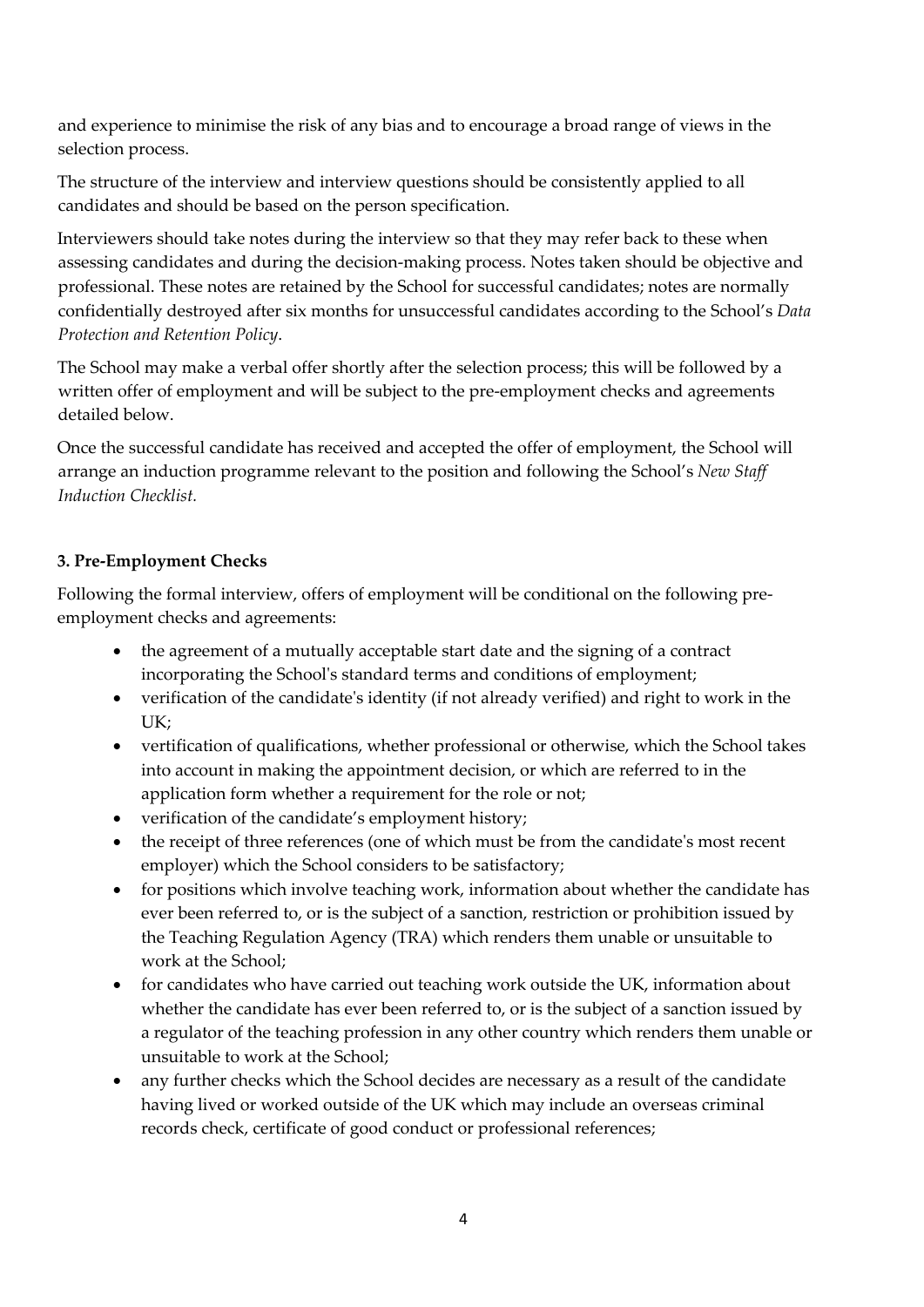- the receipt of an enhanced DBS certificate and check of the Children's Barred List, required for all members of staff and Governors, which the School considers to be satisfactory;
- information about whether the candidate has ever been subject to a direction under section 142 of the Education Act 2002 which renders them unable or unsuitable to work at the School;
- for management positions, information about whether the candidate has ever been referred to the Department for Education, or is the subject of a direction under section 128 of the Education and Skills Act 2008, which renders them unable or unsuitable to be part of the management of a School;
- confirmation that the candidate for a management position is not disqualified from acting as a trustee / governor or senior manager of a charity under the Charities Act 2011;
- confirmation that the candidate is not disqualified from working in connection with early or later years provision under the Disqualification under the Childcare Act 2006;
- verification of the candidate's medical fitness for the role (see section 3 below).

The School may, at its discretion, withdraw any offer of employment or cease or terminate an appointment should it not be satisfied with the outcome of any of the above checks.

### **4. Medical Fitness**

The School is legally required to verify the medical fitness of anyone to be appointed. This verification is done after an offer of employment has been made but before the appointment can be confirmed.

Successful candidates will be required to sign a declaration of medical fitness confirming that there are no reasons, on grounds of mental or physical health, why they should not be able to discharge the responsibilities required by the role. The School may agree to the candidate attending an occupational health assessment to consider their fitness for the role instead. The School also requires a medical questionnaire to be completed which is kept by the School Nurse in a sealed envelope.

The School is aware of its duties under the Equality Act 2010. No job offer will be withdrawn without first consulting with the candidate, obtaining medical evidence, considering reasonable adjustments and suitable alternative employment.

# 5. **DBS Certificates and DBS Update Service**

The School requires and will arrange for an enhanced DBS check on all employees. The certificate of the completed check will be sent directly to the candidate who must arrange for the original to be seen by the School prior to beginning employment, where possible. Employment will remain conditional upon the original certificate being provided and it being considered satisfactory by the School.

Should there be a delay in receiving the certificate the School, at its discretion, may allow an employee to begin work subject to a comprehensive risk assessment.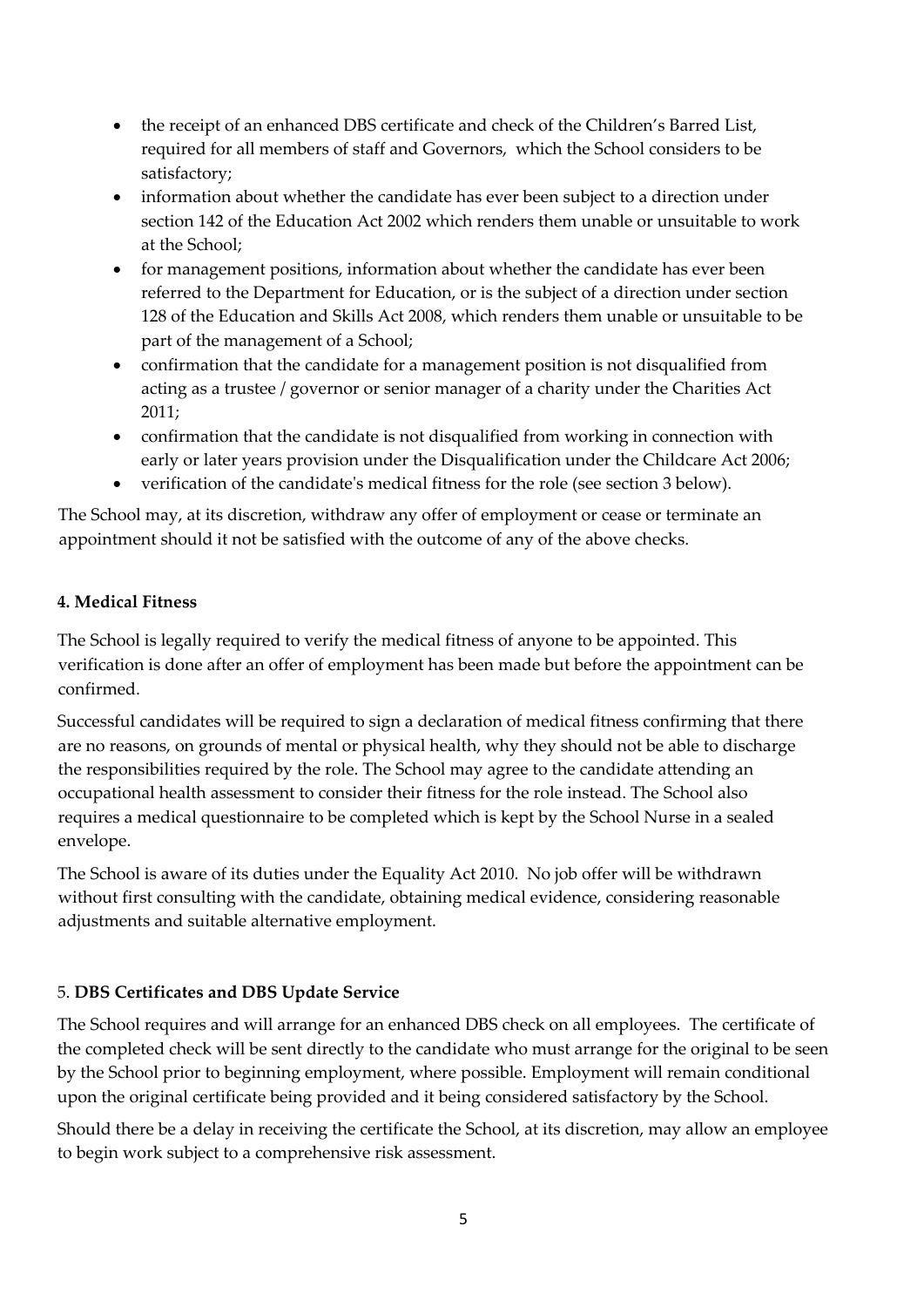The School, at its discretion, may accept checks of the DBS Update service in lieu of a new enhanced check should the individual be continuing employment in a similar role. Consent must be given by the candidate prior to the School embarking on a check of the DBS Update Service.

## **6. Overseas Checks**

Candidates who have lived and worked overseas for a substantial period of time in the previous ten years may be asked to provide further information including a criminal records check from the relevant jurisdiction(s), a certificate of good conduct and / or references from any employment held.

## **7. Supply and Agency Staff**

Supply staff engaged by the School or agencies who supply staff to the School must complete the same checks for their employees that the School is required to complete for its staff. The School requires confirmation that these checks have been completed before supply or agency-supplied employees can commence work at the School.

The School will independently verify the identity of staff supplied by an agency and will require the provision of the original DBS disclosure certificate before supply or agency staff can commence work at the School.

### **8. Volunteers**

The School may require an enhanced DBS and Children's Barred List check on volunteers depending on the nature of their duties and the amount of supervision they will receive by a member of staff.

Under no circumstances will the School permit an unchecked volunteer to have unsupervised contact with pupils.

### **10. Recruitment of Ex-Offenders**

The School will not unfairly discriminate against any candidate for employment on the basis of a previous conviction or other details revealed. The School makes appointment decisions based on merit and ability. If a candidate has a criminal record this will not automatically bar them from employment with the School. Each case will be decided on its merits in accordance with an objective assessment criteria including, but not limited to, the circumstances and seriousness of the offence, the relevance to the position applied for and the length of time since the offence occurred.

All positions within the School are exempt from the provisions of the Rehabilitation of Offenders Act 1974. All candidates must therefore declare all previous convictions and cautions, including those which would normally be considered "spent" except those received for an offence committed in the United Kingdom if it has been filtered in accordance with the DBS filtering rules.

A failure to disclose a previous conviction (which should have been declared) may lead to an application being rejected or, if the failure to disclose is discovered after employment has started, may lead to summary dismissal on the grounds of gross misconduct. A failure to disclose a previous conviction may also amount to a criminal offence.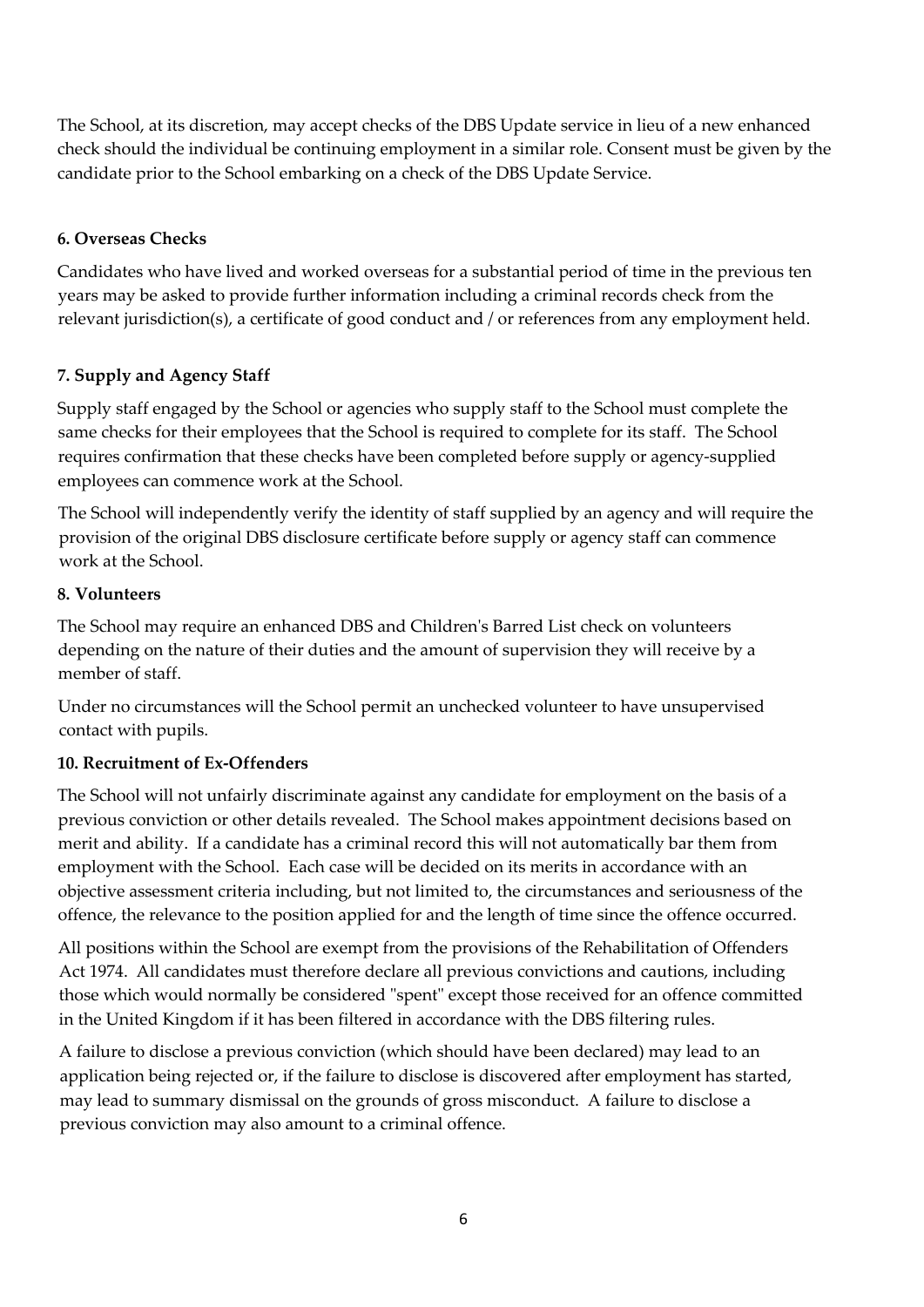It is unlawful for the School to knowingly employ anyone who is barred from working with children. It is a criminal offence for any person who is barred from working with children to apply for a position at the School. The School will make a report to the Police and / or the DBS if:

- it receives an application from a barred person;
- it is provided with false information in, or in support of a candidate's application; or
- it has serious concerns about a candidate's suitability to work with children.

# **11. Retention of Records / Single Central Register**

The School is legally required to undertake the pre-employment checks detailed above and records that the checks have been undertaken on the School's Single Central Register which is only visible to the Head, the Head's Personal Assistant and a member of the Compliance Department.

The School will retain certain information provided as part of the recruitment process for successful candidates. This may include copies of documents used to verify identity, right to work in the UK, medical fitness and qualifications. This documentation will be retained by the School throughout the duration of the candidate's employment with the School; it will be retained for a further period of seven years after employment terminates after which it will be securely destroyed.

If the application is unsuccessful, all documentation relating to the application will be confidentially destroyed after six months.

# **12**. **Whistleblowing**

All staff are expected and encouraged to raise concerns they have, whether related to the safeguarding and welfare of pupils, the conduct of staff or other matters, during the course of their employment in accordance with the School's polices (including the *Whistleblowing Policy*, the *Safeguarding and Child Protection Policy* and the *Staff Code of Conduct*). Safeguarding children is at the centre of the School's culture and is considered formally during staff appraisal reviews and at exit interviews which are held with all leavers.

Should a candidate have concerns during the recruitment process that relate to the conduct of staff or safeguarding, they should raise these with the Head or School Bursar.

# **13. Referrals to the DBS and Teaching Regulation Agency (TRA)**

The School has a legal duty to make a referral to the DBS in circumstances where an individual:

- has applied for a position at the School despite being barred from working with children; and / or
- has been removed by the School from working in 'regulated activity' (whether paid or unpaid), or has resigned prior to being removed, because they have harmed, or pose a risk of harm to a child.

If the individual referred to the DBS is a teacher, the School may also decide to make a referral to the TRA.